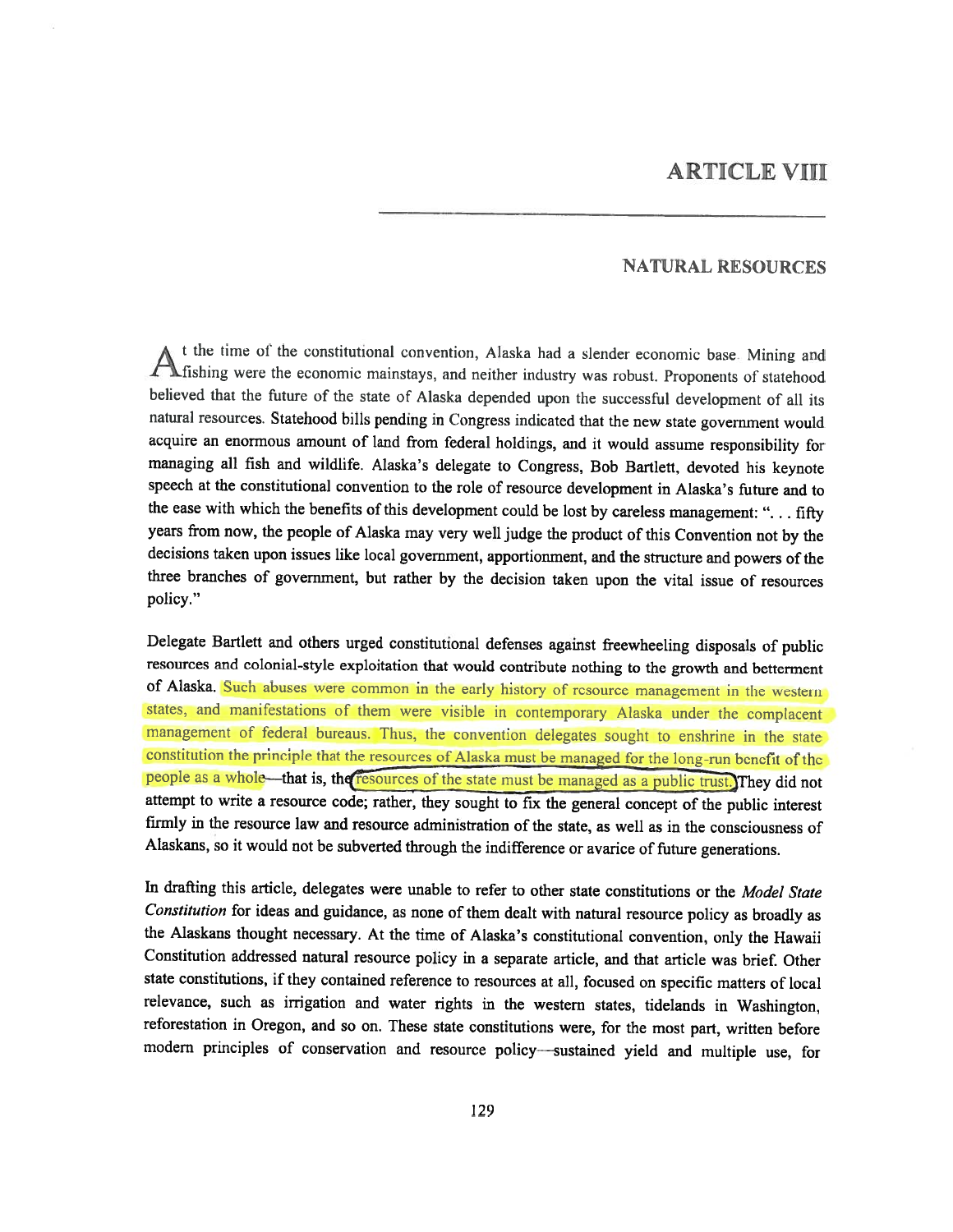example—-were articulated. Thus, Alaska's natural resource article was <sup>a</sup> unique product of the <sup>1956</sup> convention, and it remains unique among the states, even though constitutional treatment of natural resource and environmental issues in other states has grown through amendment and revision in recent years.

Article VIII of Alaska's constitution clearly establishes that the natural resources of Alaska should be developed, Indeed, to the convention delegates, the very success of statehood hung in the balance. But while this article creates <sup>a</sup> strong presumption in favor of resource development, it will not abide that which is wasteful, biologically exhaustive, rooted in special privilege, narrowly selfish or contrary to the rights of others and to the larger public interest. With certain exceptions, this article allows the government to sell, lease or <sup>g</sup>ive away public land and resources, but it may do so only in accordance with constitutional and statutory guidelines, and all transactions must be in full public view.

Despite their <sup>p</sup>hilosophical aversion to the "giveaway" of public resources, the delegates were enamored with the long-established federal method of disposing of public mineral lands, which allows <sup>a</sup> person to obtain the right to receive fee title to <sup>a</sup> legitimate mineral deposit by filing <sup>a</sup> claim to it and performing certain tasks thereafter. Meanwhile, a draft article on natural resources prepared by consultants to the convention called for the state to retain in public ownership the subsurface title to all mineral lands and to lease the right to produce minerals from these lands. Congress was predisposed to the same idea, and in all likelihood was going to prohibit the state from transferring out of state ownership the mineral rights to land acquired from the federal government. Nonetheless, in the constitution the delegates opted for the existing federal system of obtaining full title to mineral lands "if not prohibited by Congress." As it happened, Congress forced on the state the leasing alternative and required the state to retain ownership of the minerals on its land.

Delegates debated at some length the organization of the executive agency to be charged with managing natural resources. There was vocal public support for a commission of fish and game to oversee the management of those resources (as there was support for the creation of <sup>a</sup> constitutional board of education to head the state department of education). In the end, however, the delegates left the way open for <sup>a</sup> board to head <sup>a</sup> principal department but willed to the legislature the task of deciding when and where (see discussion of Article III, Section 25).

It is not surprising that controversies over resource management have been among the most bitter in Alaska's political history and that the courts have been called on frequently to decide the meaning of constitutional language in the context of these disputes. This is because natural resources loom so large in the lives of so many Alaskans, if not as <sup>a</sup> source of livelihood then as source of cherished recreation. It is also because the language of this article is general and often opaque. <sup>A</sup> major challenge of the resource agencies has been to manage in the interest of conservation and to satisfy the needs of various user groups without creating special privileges and exclusive rights, which the constitution abhors. The courts have had to determine when management schemes reasonably limit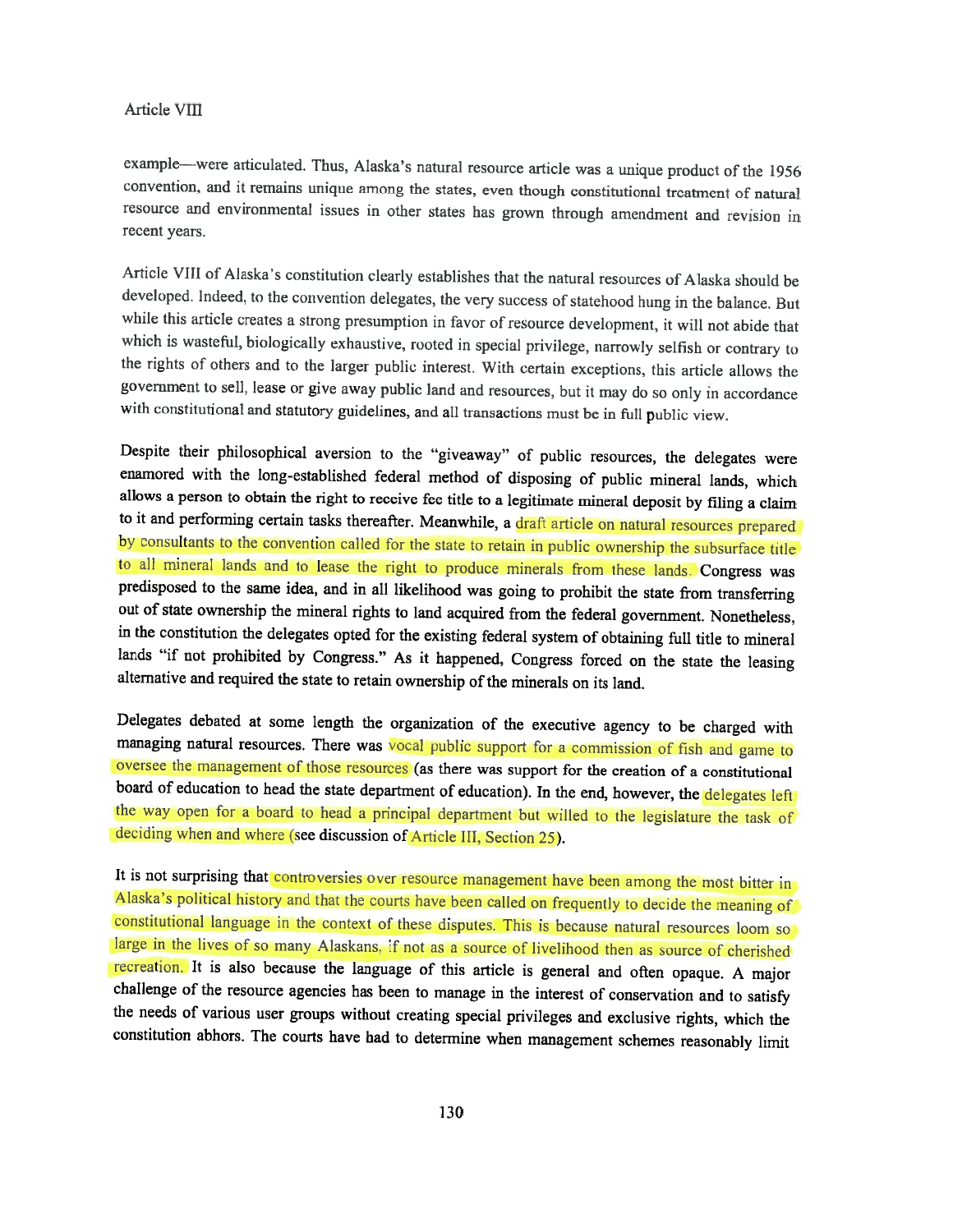access and reasonably allocate among user groups, and when they cross <sup>a</sup> constitutional threshold and violate guarantees of equal and open access to the public.

### **Section 1. Statement of Policy**

It is the policy of the State to encourage the settlement of its land and the development of its resources by making them available for maximum use consistent with the public interest.

This is an emphatic statement that the policy of the state is to encourage the development of its land and resources, hut in <sup>a</sup> manner that recognizes the collective interests of the people as the owners of these lands and resources. The meaning of the phrase "consistent with the public interest" is found elsewhere in this article. For example, it means that the principles of conservation must govern resource management (Sections 2 and 4); that everyone should be treated equally by management rules, particularly rules adopted in the interests of conservation that limit the access of some groups to certain resources (Sections 3, 15, <sup>16</sup> and 17); and that the public must be notified of all disposals of public land and resources, which may occur only according to the terms of general laws (Sections 8, 9 and 10). The delegates wanted the state's resources developed, not <sup>p</sup>lundered. At the time of the convention, <sup>a</sup> current of opinion in Alaska was that corporate developments such as the Kennecott copper mine made insufficient lasting social and economic contributions to the territory, and that absentee owners of fish traps had unfair, exclusive rights of access to Alaska's salmon and were depleting the resource in their single-minded quest for profits.

### Section 2. General Authority

The legislature shall provide for the utilization, development, and conservation of all natural resources belonging to the State, including land and waters, for the maximum benefit of its people.

This section is a **broad grant of legislative authority to implement the policy enunciated in Section 1.** The original resource article of the Hawaii constitution written in <sup>1950</sup> began with <sup>a</sup> similar provision: "The legislature shall promote the conservation, development and utilization of agricultural resources, and fish, mineral, forest, water, land, game and other natural resources" (Article X, Section <sup>I</sup> of the <sup>1950</sup> constitution). In addition to utilization and development, conservation appears as an objective of resource management. The delegates understood the term in its traditional sense of "wise use." The Alaska Supreme Court has said: "The terms 'conserving' and 'developing' both embody concepts of utilization of resources. 'Conserving' implies controlled utilization of <sup>a</sup> resource to prevent its exploitation, destruction or neglect. 'Developing' connotes management of <sup>a</sup> resource to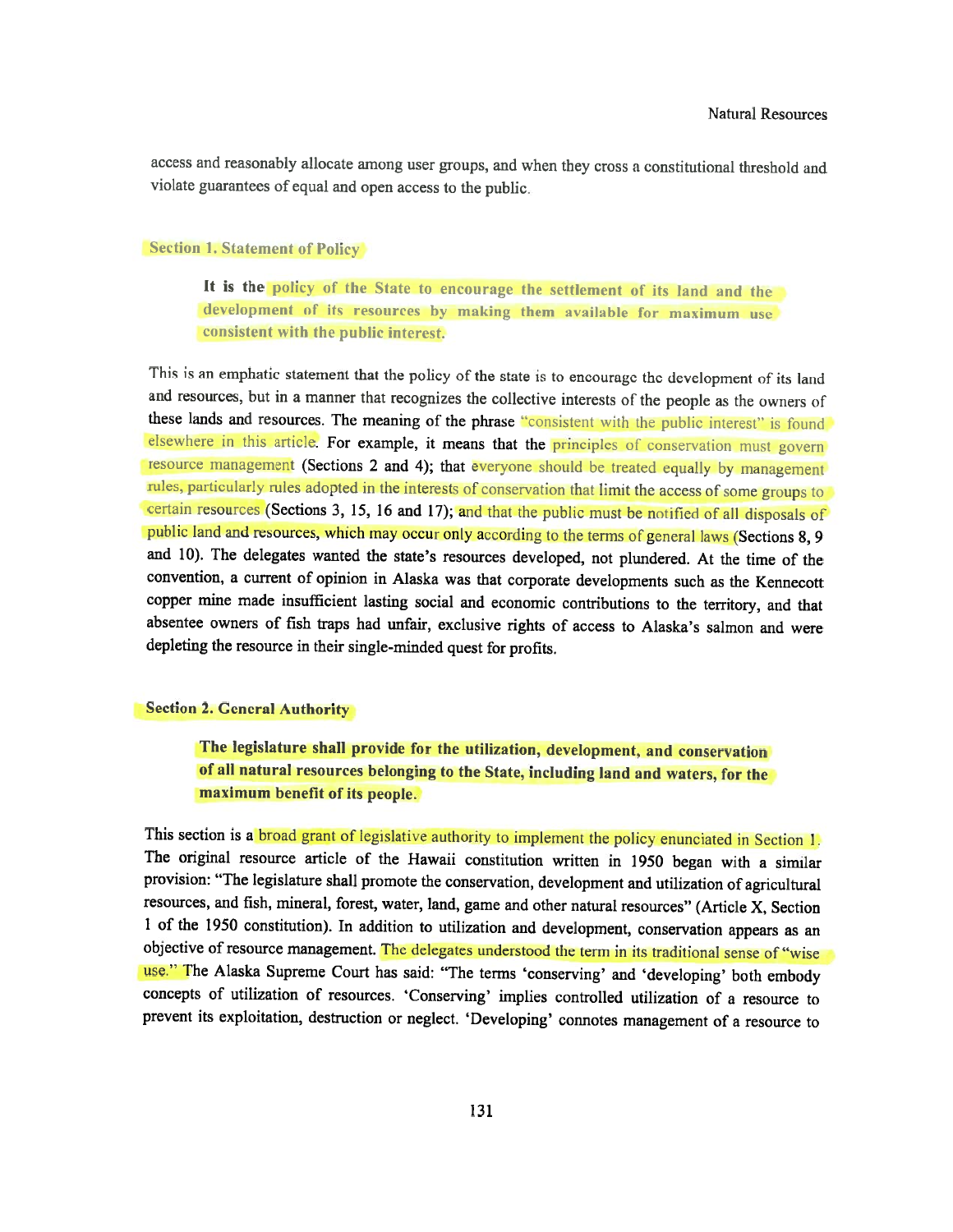make it available for use" (Kenai Peninsula Fisherman's Co-op Association v. State, 628 P.2d 897, 1981).

#### Section 3. Common Use

Wherever occurring in their natural state, fish, wildlife, and waters are reserved to the people for common use.

This section enshrines in the Alaska Constitution the common law doctrine that natural resources must be managed by the state as <sup>a</sup> public trust for the benefit of the people as <sup>a</sup> whole, rather than for the benefit of the government, corporations, or private persons. Sections <sup>15</sup> and <sup>17</sup> of this article reinforce the public trust doctrine of natural resource management in Alaska, and they work in harmony with this section to prohibit the state from granting to any person or group privileged or monopolistic access to the wild fish, game, waters, or lands of Alaska. Sections 3, 15, and 17 are known as the "equal access clauses" of the natural resources article. The Alaska Supreme Court has said that "although the ramifications of these clauses are varied, they share at least one meaning: exclusive or special privileges to take fish and wildlife are prohibited" (McDowell v. State, 785 P.2d 1, 1989). Allegations of <sup>a</sup> violation of this section typically involve an allegation of <sup>a</sup> violation of the other two as well.

Tension exists between the equal access clauses and other provisions of this article that require natural resource management to honor principles of conservation (Sections <sup>2</sup> and 4) and that expect "preferences among beneficial uses" (Section 4). Regulating the harvest of fish, game, and other resources in the interest of conservation involves limiting access to them in some manner, as for example with bag limits and closed seasons. Where is the line that separates legitimate regulatory measures from unconstitutional denial of access guaranteed by Sections 3, <sup>5</sup> and 17? This is <sup>a</sup> question that is often before the courts.

The Alaska Supreme Court has upheld traditional regulatory tools of fish and game management such as registration requirements and limitations on the means and methods of taking. For example, the court upheld designation by the Board of Fisheries of "superexciusive" fishing districts in which people who register to fish are barred from other districts (State v. Herbert, 803 P.2d 863, 1990). It upheld designation by the Board of Game of urban areas as "nonsubsistence areas" in which no priority may be given to subsistence hunting (State v. Kenaitze Indian Tribe, 894 P.2d 632, 1995). It has also upheld regulations that selectively ban certain equipment in the taking of fish and game. For example, it upheld a ban on spotter airplanes in the Bristol Bay salmon fishery (Alaska Fish Spotters Assn v. State, <sup>838</sup> P.2d 798, 1992), and it upheld <sup>a</sup> ban on airplanes and airboats as <sup>a</sup> means of access to certain areas for hunting (Interior Alaska Airboat Association v. State, <sup>18</sup> P.3d 686, 2001).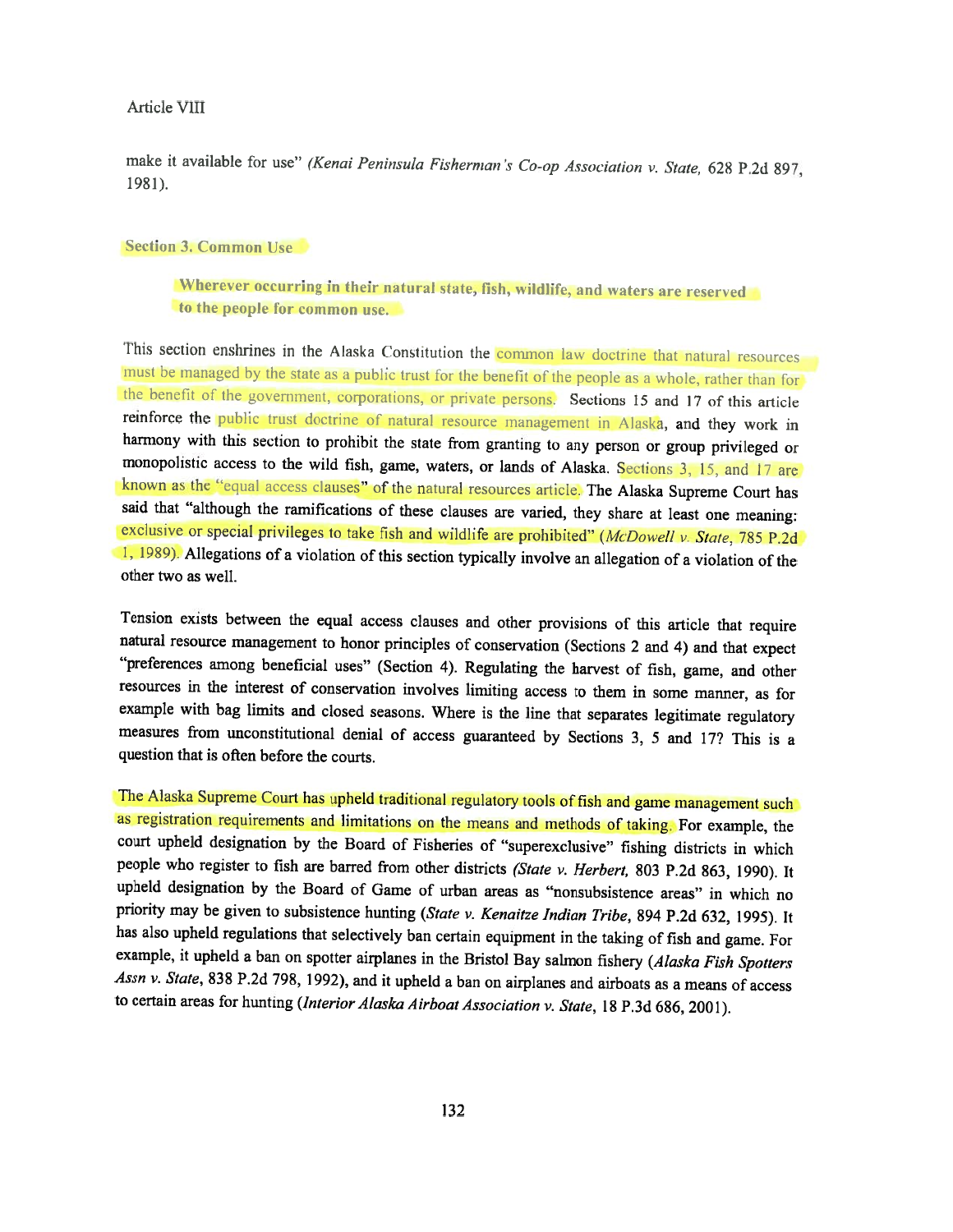The courts have also upheld regulations of the Alaska Board of Fisheries that allocate resources among user groups. For example, the supreme court upheld an allocation of salmon among commercial and recreational fishermen (Kenai Peninsula Fisherman's Co-op Association v. State, 628 P.2d 897, 1981). The court of appeals upheld an allocation among commercial fishermen using different types of fishing gear ability of the vast majority of the public to fish for king salmon (Tongass Sport Fishing Assn v. State, 866 P.2d 1314, 1987).

To be free of constitutional problems, resource laws and regulations must have adequate justification; they must have a reasonable basis for distinctions they make among various users; they must put everyone on an equal fo everyone on an equal footing within <sup>a</sup> group of users; and they may not prevent anyone from belonging to <sup>a</sup> particular user group. <sup>A</sup> regulation may make access to <sup>a</sup> resource more convenient for some people and less so for others, but convenience of access is not protected by the constitution.

However, a law or regulation in the name of conservation may treat groups unfairly or convey a special privilege in violation of the common use and anti-monopolistic safeguards of Sections 3, 15, and 17. One such law was a who lived in areas determined to be urban were denied access to subsistence activities, and those who lived in areas determined to be rural were permitted access. In a decision with far-reaching political impact, the Alaska Supreme Court said the state could legally allocate subsistence resources among<br>different groups if necessary to protect the resource, but it could not use place of residency as<br>criterion for making that which requires that rural residents have a subsistence preference, and took from the state control of fish and game management on federal land in Alaska.

Another regulatory scheme found to violate the equal access sections of Article VIII was one that authorized exclusive areas for big-game guides. Permits for these areas, in which only the permit holder could guide hunters, were not available for competitive bidding. Rather, they were assigned on the basis of past use, occupancy and investment by guides. The permits were of unlimited duration and required no lease allowed the holder to sell a permit as if it were private property. The court said that although there was nothing unconstitutional about leases and exclusive concessions on state lands, this particular scheme for allocating hunting areas among competing guides was constitutionally offensive because<br>it resembled "the types of royal grants the common use clause expressly intended to prevent. Leases<br>and concession contracts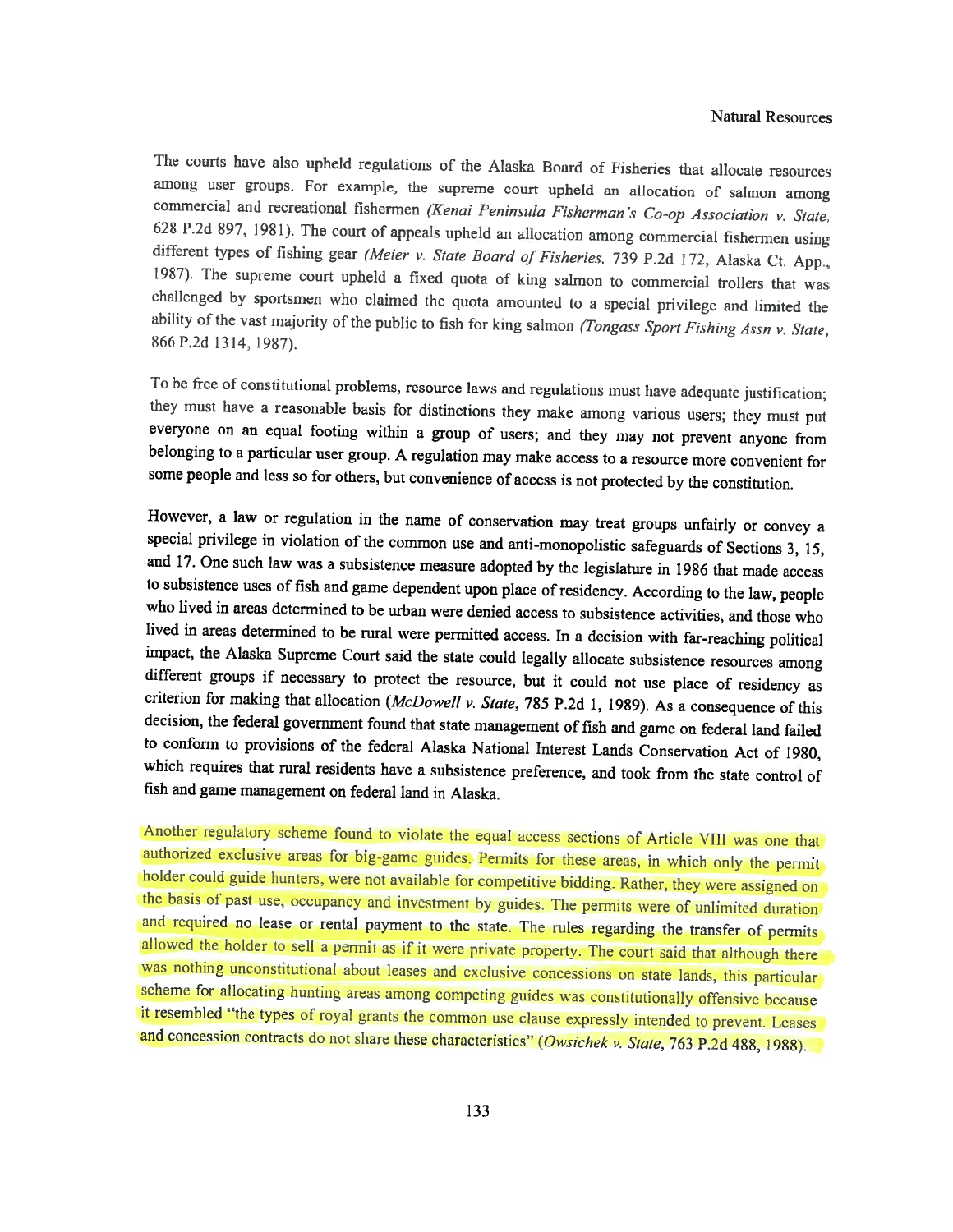As <sup>a</sup> result of the Owsichek decision, the attorney general advised the commissioner of the Alaska Department of Natural Resources that the department's proposal to limit the number of commercial fishing guides on the Kenai River by issuing permits according to criteria similar to those used by the guide board for exclusive hunting areas violated the common use and equal access clauses of the constitution (Memorandum of September 27, 1991).

Permits issued under the state's limited entry fisheries program share several of the characteristics that the court found objectionable in Owsichek (allocation of the permit on the basis of past use, sale of the permit as private property), but that program enjoys its own constitutional authorization (see the commentary below under Section 15).

### Section 4. Sustained Yield

# Fish, forests, wildlife, grasslands, and all other replenishable resources belonging to the State shall be utilized, developed, and maintained on the sustained <sup>y</sup>ield principle, subject to preferences among beneficial uses.

This section bolsters the commitment to conservation found in Section 2. The principle of sustained <sup>y</sup>ield management is <sup>a</sup> basic tenet of conservation: the annual harvest of <sup>a</sup> biological resource should not exceed the annual regeneration of that resource. Maximum sustained <sup>y</sup>ield is the largest harvest that can be maintained year after year. State law defines maximum sustained <sup>y</sup>ield as "the achievement and maintenance in perpetuity of <sup>a</sup> high level annual or regular periodic output of the various renewable resources of the state land consistent with multiple use" (AS 38.04.910). At the time of the constitutional convention, stocks of Alaska's salmon had been reduced to <sup>a</sup> sad remnant of their past bounty by neglect of the sustained <sup>y</sup>ield maxim. The qualifying <sup>p</sup>hrase "subject to preferences among beneficial uses" signals recognition by the delegates that not all the demands made upon resources can be satisfied, and that prudent resource management based on modern conservation principles necessarily involves prioritizing competing uses.

In <sup>a</sup> challenge to the legality of the state's predator control program, which sought to reduce the number of wolves and bears in certain areas so that more moose and caribou would be available to hunters, the Alaska Supreme Court determined that the constitutional mandate to manage wildlife on <sup>a</sup> sustained <sup>y</sup>ield basis applied to predators as well as game animals, and that the <sup>p</sup>hrase "subject to preferences among beneficial uses" allowed the board of game to <sup>g</sup>ive priority to prey over predators (West v. State, Board of Game, 248 P.3d 689, 2010). In this case, the court ruled that the plaintiffs failed to show that the department of fish and game had ignored considerations of sustained yield.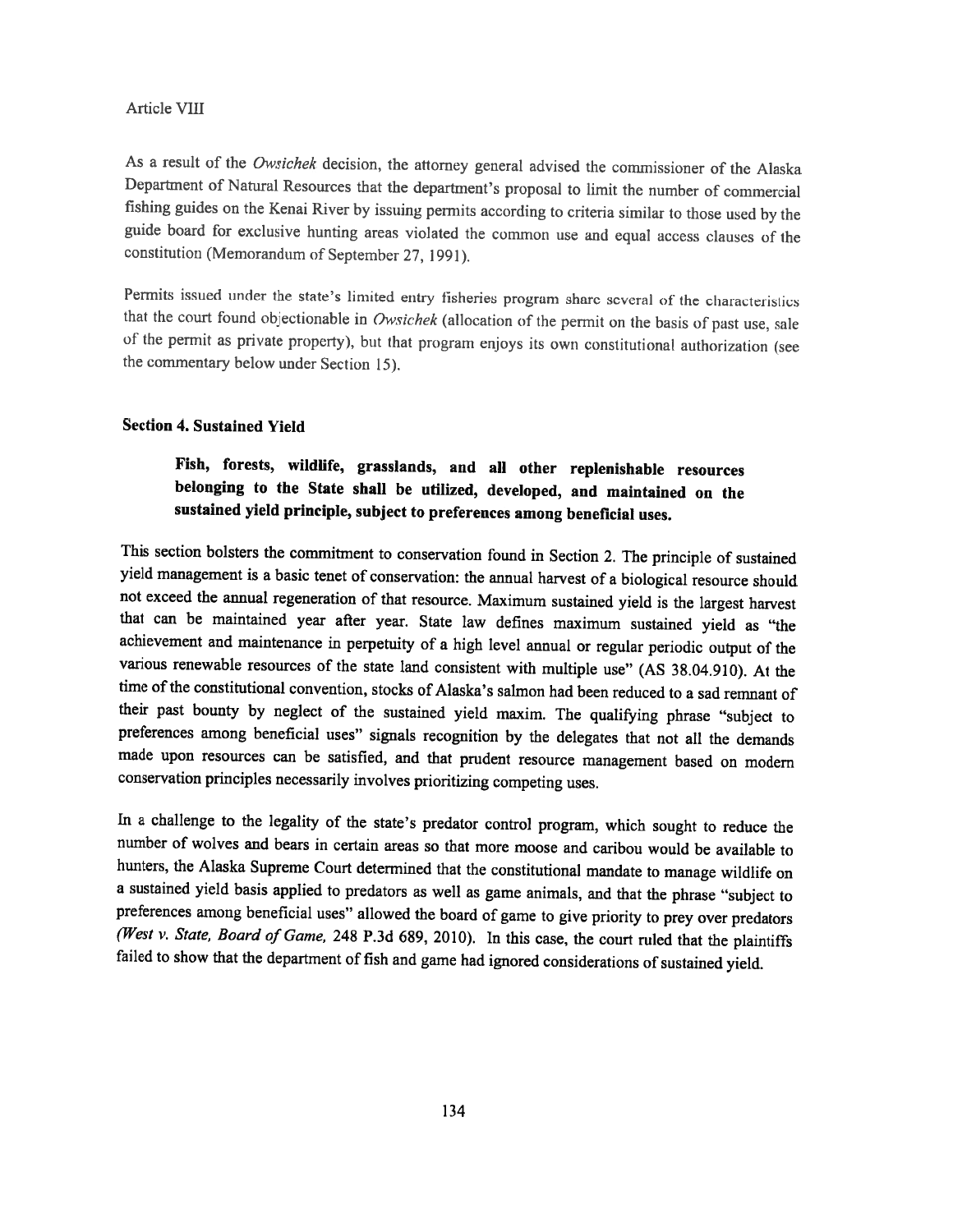### Section 5. Facilities and Improvements

# The legislature may provide for facilities, improvements, and services to assure greater utilization, development, reclamation, and settlement of lands, and to assure fuller utilization and development of the fisheries, wildlife, and waters.

This section is, strictly speaking, unnecessary because the legislature possesses the inherent power to provide for all facilities, improvements, and services it deems necessary to promote <sup>a</sup> public purpose. Its presence in the constitution is hortatory—that is, it exhorts the legislature to do these things in order to further the constitutional mandate to use and develop the state's resources. Commentary on this section submitted by the drafling committee at the convention noted that it was "not intended as an authorization for the state's entering business in competition with private industry."

## Section 6. State Public Domain

Lands and interests therein, including submerged and tidal lands, possessed or acquired by the State, and not used or intended exclusively for governmental purposes, constitute the state public domain. The legislature shall provide for the selection of lands granted to the State by the United States, and for the administration of the state public domain.

The public domain is government-owned land that has not been set aside for special use and remains open for private settlement and development in accordance with public land laws. Thus, all state lands, including tidelands and submerged land beneath navigable rivers and inland bays, are in the public domain except for parcels explicitly withdrawn for <sup>a</sup> specific governmental purpose. The second sentence of this section is <sup>a</sup> general authorization for the legislature to select land in accordance with the Statehood Act (it was evident at the time that Congress would make <sup>a</sup> large grant of federal land to the new state) and to provide for the administration of state lands. It is technically unnecessary, as managing state lands is an inherent power of all state legislatures.

### Section 7. Special Purpose Sites

The legislature may provide for the acquisition of sites, objects, and areas of natural beauty or of historic, cultural, recreational, or scientific value. It may reserve them from the public domain and provide for their administration and preservation for the use, enjoyment, and welfare of the people.

This language, like that of Section <sup>5</sup> and Section 6, is not necessary to authorize action which the legislature would otherwise be prevented from taking. However, it makes clear that special-purpose withdrawals are within the constitutional scheme even though development objectives are stressed in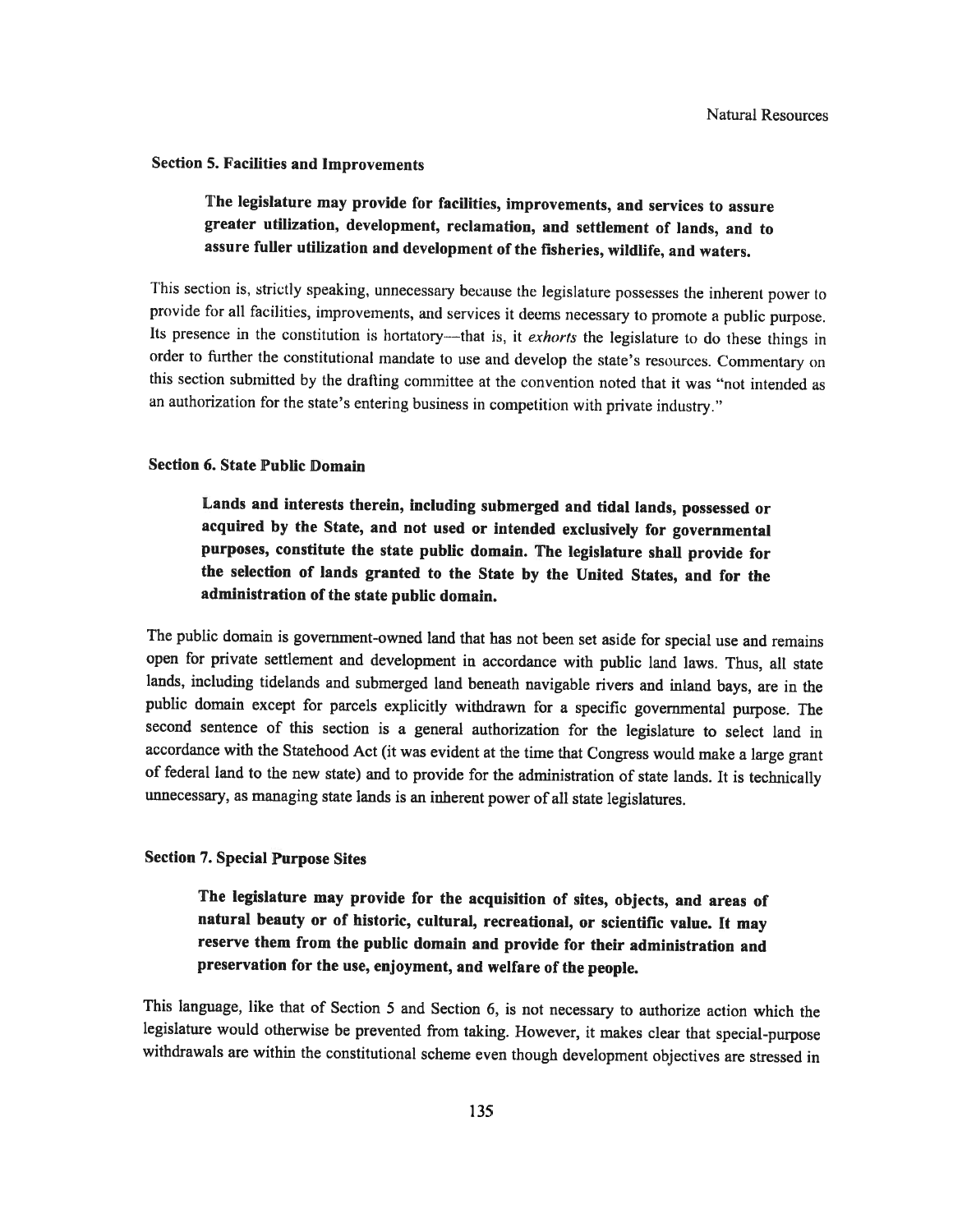other sections. That is, this section prevents constitutional objections to such withdrawals on the grounds that they are incompatible with commercial development.

Alaska Statute 38.04.070 authorizes land to he classified for forest and wildlife reserves, state parks (to protect areas with special recreational, scenic, cultural, historical, wilderness and similar values), state trails and wild and scenic rivers. However, these classifications may not impair public access for traditional recreational use unless they are less than <sup>640</sup> acres or the legislature approves (AS 38.05200).

### Section 8. Leases

The legislature may provide for the leasing of, and the issuance of permits for exploration of, any part of the public domain or interest therein, subject to reasonable concurrent uses. Leases and permits shall provide, among other conditions, for payment by the party at fault for damage or injury arising from noncompliance with terms governing concurrent use, and for forfeiture in the event of breach of conditions.

This and the following section deal with public access to resources on state lands. This section authorizes the legislature to lease the public domain and issue permits for mineral exploration on it. Commentary on this section prepared by the drafting committee said:

The legislature is authorized to lease state lands or interests therein. In granting leases, the potential uses of the land are to be considered so that maximum benefit can be derived. Each lease shall state the particular use or uses to be made of the lands as well as the conditions of the use and the term or tenure of the lease in order to facilitate reasonable concurrent use by others if occasion arises. "Reasonableness" of concurrent uses implies that possibilities of conflict in use should be kept to <sup>a</sup> minimum. Provisions of liability, forfeiture and other means of enforcement of the lease are to be provided in the instrument.

The legislature has exercised this authority in the Alaska Land Act, AS 38.05.

## Section 9. Sales and Grants

Subject to the provisions of this section, the legislature may provide for the sale or grant of state lands, or interests therein, and establish sales procedures. All sales or grants shall contain such reservations to the State of all resources as may be required by Congress or the State and shall provide for access to these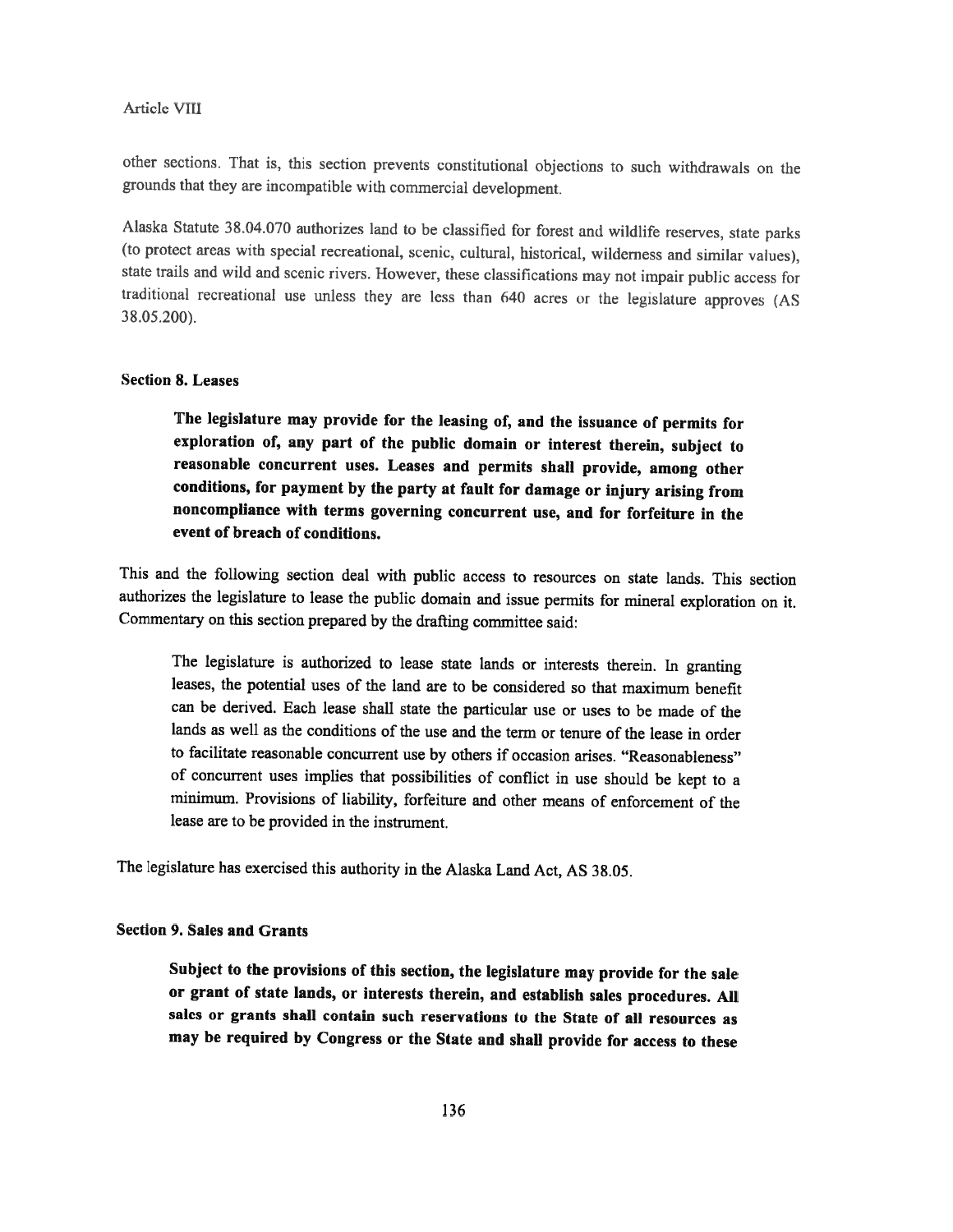## resources. Reservation of access shall not unnecessarily impair the owners' use, prevent the control of trespass, or preclude compensation for damages.

In addition to leasing, the legislature may sell or <sup>g</sup>ive away (by means of <sup>a</sup> grant) state-owned resources. "Interests therein" refers to specific, limited uses of the land, such as agricultural uses, which may be sold without transferring full title. The second sentence of this section anticipated that Congress would prohibit the new state from conveying away the mineral interests in its land, and, in fact, Section 6(i) of the Alaska Statehood Act bars the state from selling or giving away mineral rights. The background of this provision is discussed at length in State v. Lewis, 559 P.2d 630, 1977; see also Section <sup>11</sup> below, and Article Xli, Section 13. <sup>A</sup> condition of sale or grant ot the surface use of state land is that the state retains ownership of the subsurface mineral resources and may provide third party access to these resources. In the case Hayes v. A.J. Associates (960 P.2d 556, 1998), the court ruled that connnercial developers who had purchased land from the state had to accommodate <sup>a</sup> person who staked mining claims on their land. Third-party access may not unduly impair the owner's right to use the land or to control trespass by others, and the owner may he compensated for damages caused by those seeking to exercise their right of access This little-known reservation of mineral rights to the state, and the right of anyone to stake mining claims in pursuit of these minerals, received widespread public attention in <sup>2003</sup> when homeowners in the Matanuska-Susitna valley discovered that the state had issued leases to <sup>a</sup> company to explore for coal bed methane gas on private, residential lots that had once been state land.

The Alaska Land Act, AS 38.05, implements this section by providing for the sale of land by auction, lottery and other methods.

#### Section 10. Public Notice

## No disposals or leases of state lands, or interests therein, shall be made without prior public notice and other safeguards of the public interest as may be prescribed by law.

This section requires the state, when disposing of state lands and resources as authorized by Sections <sup>8</sup> and <sup>9</sup> above, to observe fixed legal procedures that protect the public's interest in these lands and resources. One such procedure is <sup>a</sup> formal announcement by the state that it intends to sell, lease or grant <sup>a</sup> specific parcel before the transaction occurs. This requirement is <sup>a</sup> protection against fraud and administrative wrongdoing, and against concessions, sales and leases that may inadvertently confer special privileges in violation of Sections 3, <sup>15</sup> and 17. The Alaska Supreme Court underscored the significance of this provision in Alyeska Ski Corporation v. Holdsworth, 426 P.2d 1006, 1967. In that case, an unsuccessful bidder for <sup>a</sup> state lease complained of procedural irregularities in the award of the bid. The Department of Natural Resources rejected the complaint and asserted that the commissioner's decision in the matter was final, not subject to review by the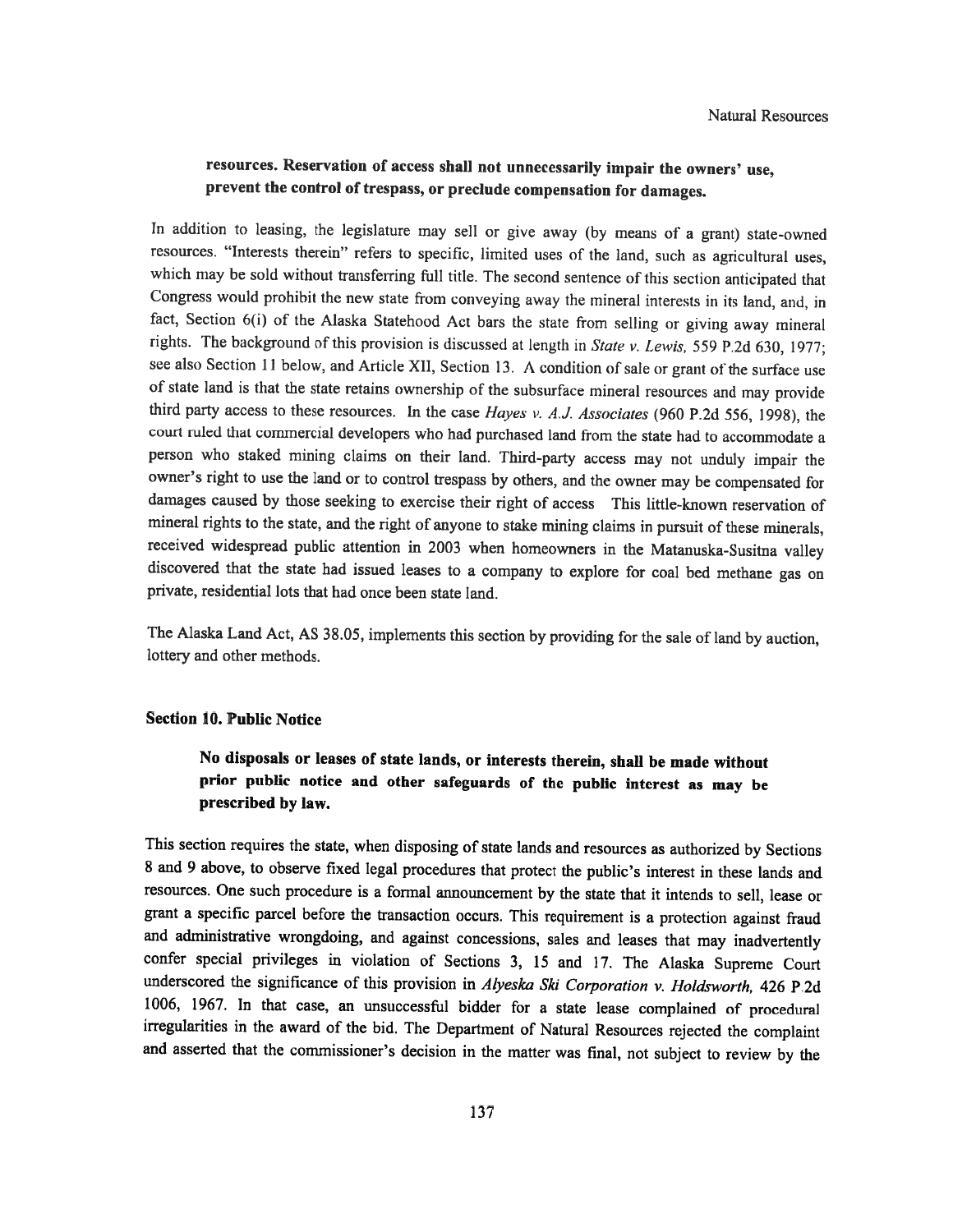courts. The court held otherwise, compelled by the "unequivocal constitutional mandaie requiring that all leases of state lands are to he entered into in accordance with safeguards imposed by law." if the pertinent statutes and regulations were ambiguous regarding judicial review, the constitution was not, in the view of the court. The justices noted that Article VIII, Section 10 "reflects the framers' recognition of the importance of our land resources and of the concomitant necessity for observance of legal safeguards in the disposal or leasing of state lands."

In 1976, the voters turned down an amendment to this section which would have <sup>g</sup>iven the legislature veto power over all disposals of state-owned natural resources. The proposed amendment stemmed from legislative dissatisfaction with certain sales of state royalty oil that had been negotiated by the executive branch.

in <sup>a</sup> dispute over <sup>a</sup> contract issued by the Alaska Railroad Corporation to <sup>a</sup> company to remove gravel from the corporation's land, the Alaska Supreme Court said that the public notice requirement of this section applied to the contract, and that the requirement for public notice was not satisfied merely by the company applying for <sup>a</sup> conditional use permit from the local government prior to digging (Laverty v. Alaska R.R.Corp., 13 P.3d 725, 2000).

### Section 11. Mineral Rights

Discovery and appropriation shall be the basis for establishing <sup>a</sup> right in those minerals reserved to the State which, upon the date of ratification of this constitution by the people of Alaska, were subject to location under the federal mining laws. Prior discovery, location, and filing, as prescribed by law, shall establish <sup>a</sup> prior right to these minerals and also <sup>a</sup> prior right to permits, leases, and transferable licenses for their extraction. Continuation of these rights shall depend upon the performance of annual labor, or the payment of fees, rents, or royalties, or upon other requirements as may be prescribed by law. Surface uses of land by <sup>a</sup> mineral claimant shall be limited to those necessary for the extraction or basic processing of the mineral deposits, or for both. Discovery and appropriation shall initiate <sup>a</sup> right, subject to further requirements of law, to patent of mineral lands if authorized by the State and not prohibited by Congress. The provisions of this section shall apply to all other minerals reserved to the State which by law are declared subject to appropriation.

This and the following section describe the methods by which citizens can acquire the right to explore for and produce minerals on state-owned land. These methods perpetuate the distinction between locatable and leasable minerals established in federal land law. Locatable minerals are gold, silver, lead, and other metallic minerals; the main leasable minerals are coal and oil.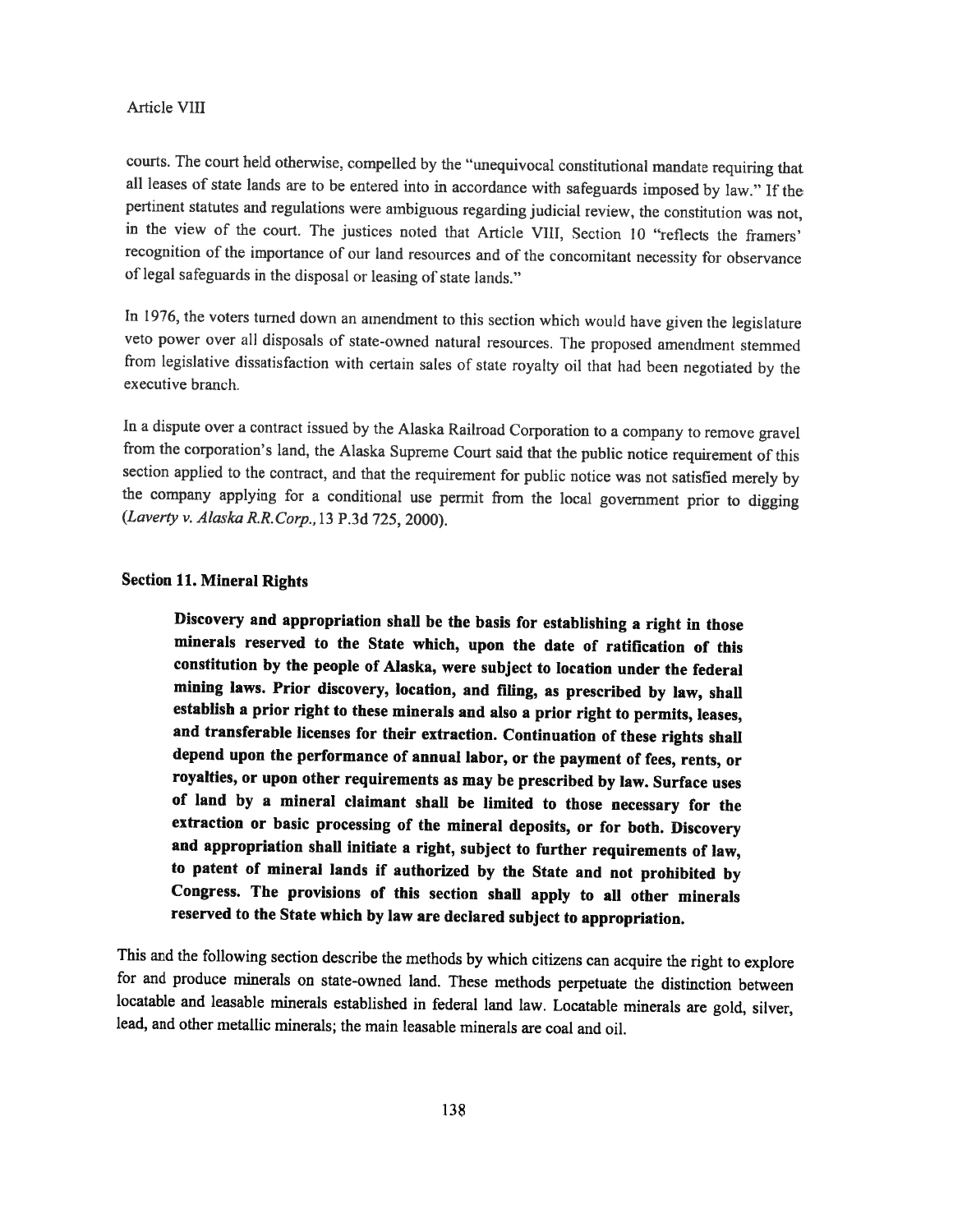Locatable minerals on federal land are managed under the U.S. Mining Law of 1872. According to this law, <sup>a</sup> person can prospect freely on the public domain, and, upon discovering <sup>a</sup> mineral deposit, file <sup>a</sup> claim that <sup>g</sup>ives the right to produce and sell the mineral. Indeed, the prospector can patent <sup>a</sup> legitimate claim, that is, he may acquire from the government full ownership (fee title) to the land as well as to the minerals it contains. The alternative to locating mineral claims on public land is leasing the land from the government for <sup>a</sup> fee and sharing with the government the income from the sale of minerals produced from the lease (i.e., paying royalties).

Mining interests in the territory sought to perpetuate the location system for metallic minerals on state lands that would be acquired from the federal government at the time of statehood. However, Congress was mindful of the importance of resource income to the new state government and troubled by the "giveaway" of public resources inherent in <sup>a</sup> location system. Accordingly, it was inclined to require the state to adopt <sup>a</sup> leasing system for these minerals, Indeed, statehood bills pending in Congress at the time of the constitutional convention called for the leasing of minerals in all lands transferred to the state. <sup>A</sup> draft resources article prepared by the Public Administration Service (a private, nonprofit group serving as technical consultants to the convention) proposed that the delegates adopt <sup>a</sup> leasing system for metallic minerals rather than the existing location system. But the delegates nonetheless made clear in this section their preference for the location system, including the right to patent <sup>a</sup> claim, if Congress would not stand in the way. Thus, the next-to-last sentence allows a mining claim to be patented ". . . if authorized by the State and not prohibited by Congress."

As it happened, Congress in Section 6(i) of the Statehood Act prohibited the state from parting with the title to its minerals. This section says, in part:

The grants of mineral lands to the State of Alaska . . . are made upon the express condition that all sales, grants, deeds, or patents for any of the mineral lands so granted shall be subject to and contain <sup>a</sup> reservation to the State of all of the minerals in the lands so sold, granted, deeded, or patented. . . . Mineral deposits in such lands shall be subject to lease by the State as the legislature may direct....

The state government subsequently adopted <sup>a</sup> mining law that was nominally <sup>a</sup> leasing system, but which had the main attributes of the traditional location system (claims could not be patented, but they were otherwise similar to claims filed under the federal law). This system was challenged by <sup>a</sup> coalition of environmental, Native, and fishing groups on the grounds that it was not <sup>a</sup> true leasing system as contemplated in Section 6(i) of the Statehood Act because it required no rent or royalty payments to the state (Trustees for Alaska v. State, 736 P.2d 324, 1987). The Alaska Supreme Court upheld the challenge, and the U.S. Supreme Court refused to hear an appeal by the state, <sup>A</sup> new metallic mining law was adopted in <sup>1989</sup> that incorporates rental fees and royalties (AS 38.05.212).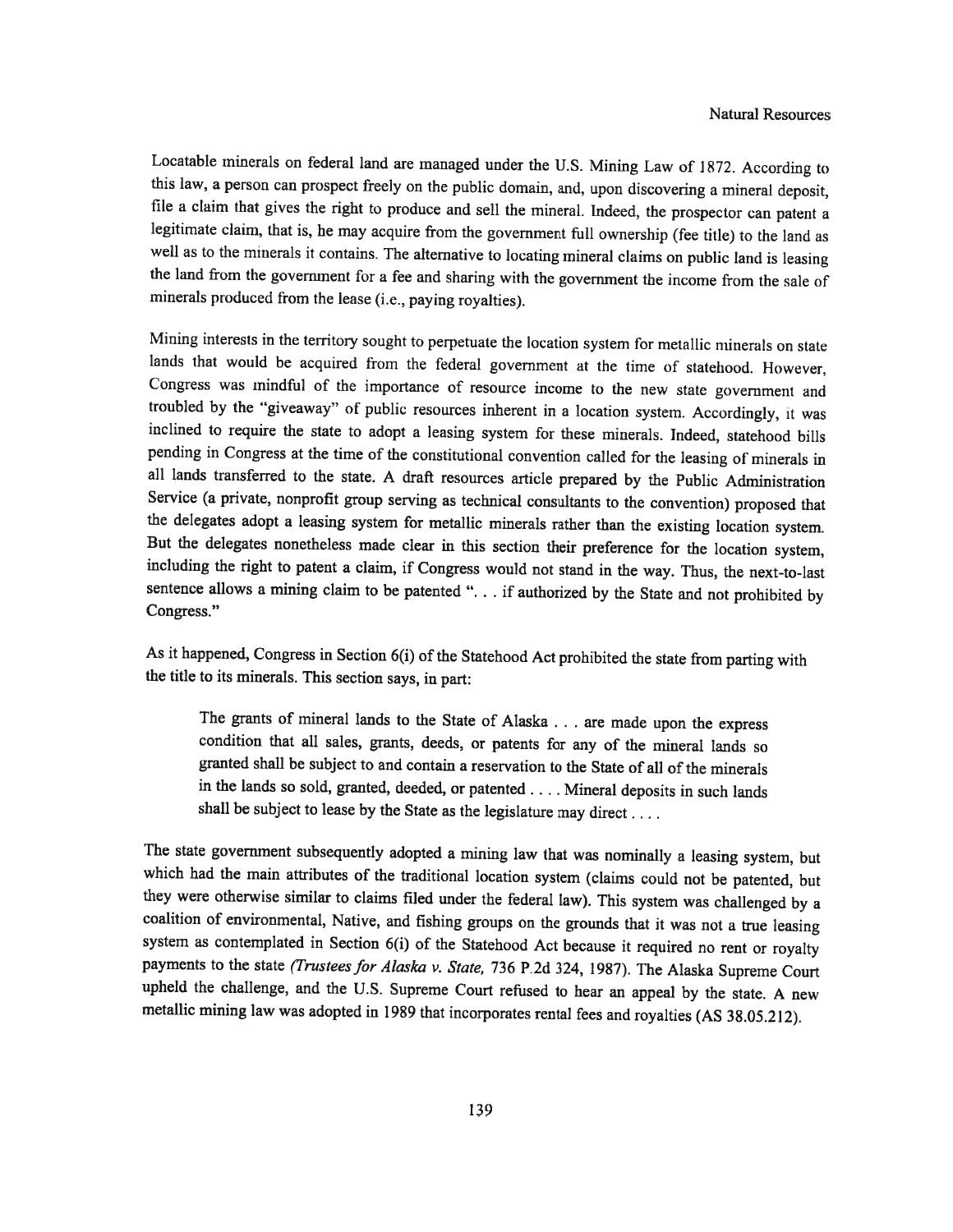## Section 12. Mineral Leases and Permits

The legislature shall provide for the issuance, types and terms of leases for coal, oil, gas, oil shale, sodium, phosphate, potash, sulfur, pumice, and other minerals as may be prescribed by law. Leases and permits <sup>g</sup>iving the exclusive right of exploration for these minerals for specific periods and areas, subject to reasonable concurrent exploration as to different classes of minerals, may be authorized by law. Like leases and permits <sup>g</sup>iving the exclusive right of prospecting by geophysical, geochemical, and similar methods for all minerals may also be authorized by law.

This section provides for a leasing system similar to that of the federal Mineral Leasing Act of 1920, whereby the rights to explore for and extract oil and gas and other nonmetallic minerals are leased by the state according to terms and conditions it may impose. Thus, for example, an oil company may not freely drill for oil on public land as <sup>a</sup> miner might prospect for gold; it must first obtain from the state <sup>a</sup> lease to <sup>a</sup> specific tract, which is normally issued at <sup>a</sup> competitive auction to the highest bidder (the state usually specifies that bids in excess of minimum required lease payments be in the form of <sup>a</sup> cash payment, but it may specify that the bid terms be royalty payments or share of net profits; see Baxley v. State, <sup>958</sup> P.2d 422, 1998, under Article II, Section 19). The company holding the lease must share the value of the product of the lease with the state by payment of <sup>a</sup> royalty. Royalties are payments to the landowner, who is typically <sup>a</sup> private person in other states. Royalties are not taxes, which the state government may collect from mineral production on its own land as well as private land.

This section is implemented by AS 38.05.135-180. Petroleum revenue from competitive oil and gas lease bonus bids, royalties, and taxes have been the financial lifeblood ofthe state of Alaska.

### Section 13. Water Rights

All surface and subsurface waters reserved to the people for common use, except mineral and medicinal waters, are subject to appropriation. Priority of appropriation shall <sup>g</sup>ive prior right. Except for public water supply, an appropriation of water shall be limited to stated purposes and subject to preferences among beneficial uses, concurrent or otherwise, as prescribed by law, and to the general reservation of fish and wildlife.

This section continues the traditional right in the western United States to use water on a "first-comefirst-served" basis. This method differs from an early method of acquiring water rights used historically on the East Coast. Known as the 'riparian method," it allocated water rights to owners of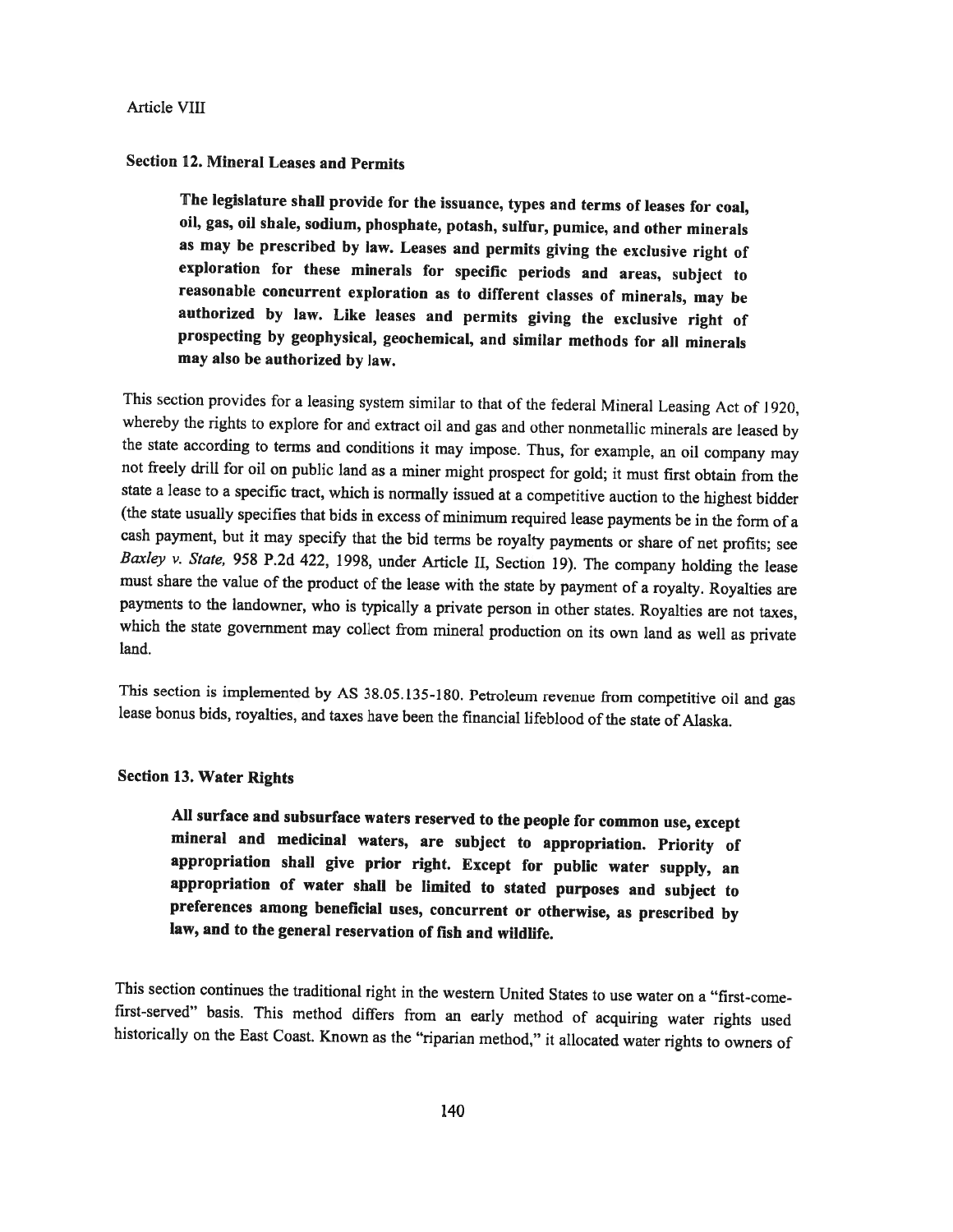the stream hank. In Alaska and the other western states, however, water rights were traditionally acquired by actual use of the water. Under this constitutional provision, which is further developed in state statute and regulation, a prior user of water has preference to it, but these rights may be withdrawn or limited in order to reallocate the water to a use that has a higher public priority (a hydroelectric development might displace placer mines, for example). The "reservation of fish and wildlife" clause in the last sentence means that those who appropriate waler do not also acquire <sup>a</sup> property right to the fish or wildlife that use the water.

## Section 14. Access to Navigable Waters

# Free access to the navigable or public waters of the State, as defined by the legislature, shall not be denied any citizen of the United States or resident of the State, except that the legislature may by general law regulate and limit such access for other beneficial uses or public purposes

This section adopts the public trust doctrine regarding navigable rivers and other public waterways, whereby citizens of the state have the right to travel on and otherwise use these bodies of water. The government may not deny this use except by <sup>a</sup> general law that protects <sup>a</sup> public interest. For example, <sup>a</sup> state law may keep people away from <sup>a</sup> lake that supplies drinking water to <sup>a</sup> town, or impair navigation on <sup>a</sup> river by building <sup>a</sup> dam; but it may not protect the interests of <sup>a</sup> private fishing lodge by blocking public access to <sup>a</sup> stream. When the state sells or leases public land next to <sup>a</sup> navigable waterway or other public body of water, it must, because of this section, reserve <sup>a</sup> public access easement (AS 38.05.127; see also CWC Fisheries, Incorporated v. Bunker, 755 P.2d 1115, 1988, in which the court said that <sup>a</sup> sale of tidelands contained an implicit public access easement, by virtue of the public trust doctrine, even though such an easement was not mentioned in the patent). This section does not authorize trespass across private land to reach <sup>a</sup> navigable body of water.

## Section 15. No Exclusive Right of Fishery

No exclusive right or special privilege of fishery shall be created or authorized in the natural waters of the State. This section does not restrict the power of the State to limit entry into any fishery for purposes of resource conservation, to prevent economic distress among fishermen and those dependent upon them for a livelihood and to promote the efficient development of aquaculture in the State.

This is one of three "equal access" clauses of Article VIII; it applies specifically to fishing. It works with Sections <sup>3</sup> and <sup>17</sup> to guarantee that no one should have monopolistic access to any of Alaska's natural resources (see discussion under Section 1). The second sentence was added by amendment in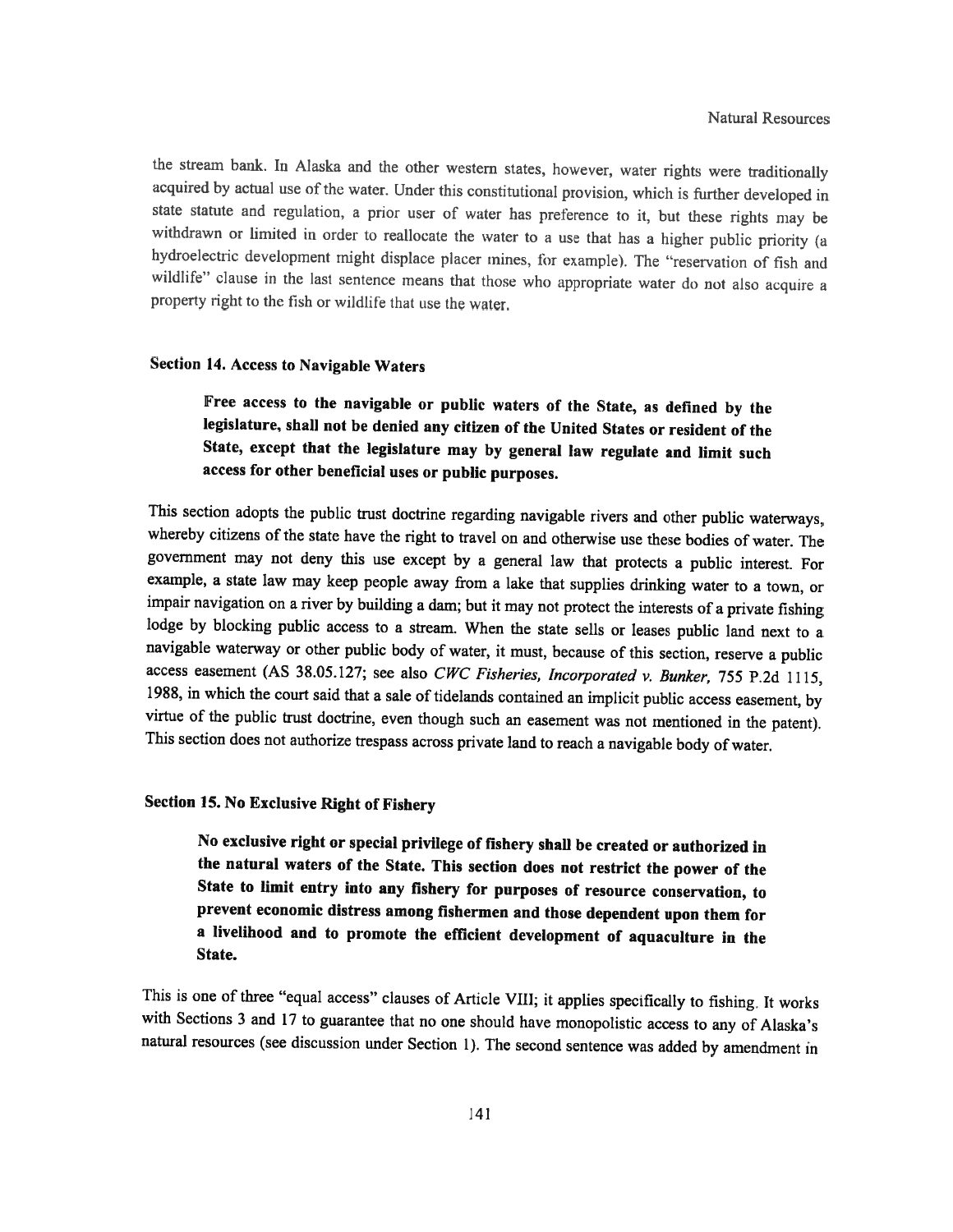<sup>1972</sup> to authorize an exception to the prohibition in the first sentence so that the state could institute <sup>a</sup> limited entry program for distressed fisheries.

The prohibition in the first sentence of this section derives from <sup>a</sup> federal law governing Alaska's fisheries during the territorial period. Section <sup>1</sup> of the White Act prohibited the U.S. secretary of commerce from graning an "exclusive or several right of tishery" or denying to any citizen "the right to take, prepare, cure, or preserve fish or shellfish in any area of the waters of Alaska where fishing is permitted."

The exception in the second sentence was the result of efforts to revitalize the depressed salmon fisheries in the mid-1960s. Restricting the number of boats in various state-managed fisheries had primarily economic objectives but also served long-term management and conservation goals. The legislature passed <sup>a</sup> limited entry law in <sup>1968</sup> (ch <sup>186</sup> SLA 1968), but <sup>a</sup> federal court found the law unconstitutional. The U.S. Supreme Court vacated that decision, but the issue was later litigated in state superior court, which found the law to violate Sections 3 and 15 of Article VIII and Section 1 of Article I.

Recognizing that <sup>a</sup> limited entry system would require constitutional authorization, the legislature <sup>p</sup>laced such an amendment before the voters in 1972. The measure was ratified, and soon thereafter the legislature adopted <sup>a</sup> limited entry law (AS 16.43). The Commercial Fisheries Entry Commission administers the program. Constitutionality of the law has been upheld by the state supreme court (State v. Ostrosky, 667 P.2d 1184, 1983), and an initiative to repeal the law was rejected by a wide margin of the voters in 1976.

In 2005, in response to regulatory changes by the Board of Fisheries in certain salmon fisheries in Cook Inlet that reduced the number of salmon that fishermen in these fisheries could catch, the fishermen sued the state for compensation for the decline in the market value of their limited entry permits. The Alaska Supreme Court ruled that these permits did not have private property status that would require compensation in cases of <sup>a</sup> government "taking." To hold otherwise would effectively <sup>g</sup>ive permit holders an exclusive right to fish not enjoyed by other people in violation of sections <sup>3</sup> and 15 of this article (Vanek v. State, Board of Fisheries, 193 P.3d, 283, 2008).

<sup>A</sup> dispute over the meaning of this section which predates the limited entry issue centered on the question of whether leasing of tidelands for the purpose of set net fishing created an exclusive right of fishery. Attorney general opinions on the matter have said no. "While Section <sup>15</sup> of Article VIII prohibits the state from granting exclusive fishing rights through legislation or regulation, it does not preclude the state from granting property interests which, by their nature, lead to exclusivity of use for fishing. The fact that the motivating force behind the creation of the property interest is <sup>a</sup> desire to promote fishing is of no consequence . . . ." (1963 Tnformal Opinion Attorney General, March 13; see also <sup>1983</sup> Informal Opinion Attorney General, April 21).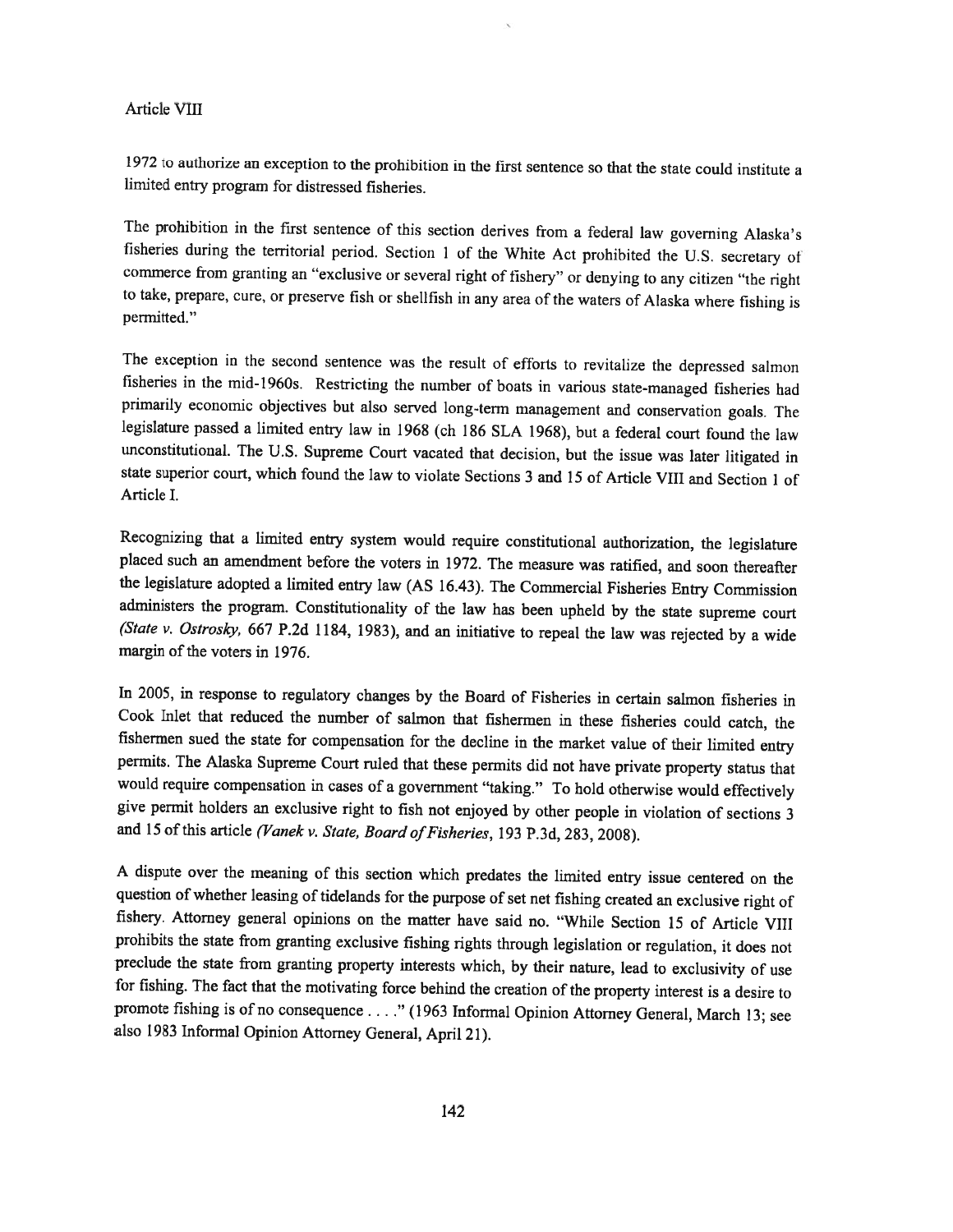### Section 16, Protection of Rights

No person shall be involuntarily divested of his right to the use of waters, his interests in lands, or improvements affecting either, except for <sup>a</sup> superior beneficial use or public purpose and then only with just compensation and by operation of law.

This section further reinforces the right of public access to state-owned resources by circumscribing the conditions under which this right may be infringed or revoked. Only <sup>a</sup> superior public purpose established in law may intervene, and <sup>a</sup> fair payment must he made if <sup>a</sup> specific existing right is extinguished.

<sup>A</sup> prime intent of the drafleis of this section was to assure those who had built improvements on <sup>p</sup>ilings over the tidelands could acquire property rights, At the time, many docks, warehouses, businesses, public buildings, and homes in coastal communities of Alaska were built over tidelands owned by the federal government, which considered these facilities, as a legal matter, in trespass. "Properly understood, section 16 establishes that substantial improvements on tidelands that existed at the time of statehood would <sup>g</sup>ive rise to protected property rights while tidelands that were unimproved at the time of statehood would be state property that could be disposed of only in accordance with other provisions of Article VIII" (State, Dept. of Natural Resources v. Alaska Riverways, Inc., 232 P3.d 1203, 2010). In this case, the state supreme court rejected a claim that this section gave <sup>a</sup> riverbank property owner the right to build <sup>a</sup> dock over <sup>a</sup> state-owned riverbed without first obtaining <sup>a</sup> lease from the state.

In 1973, the state supreme court ruled that <sup>a</sup> person whose property access was impaired by the construction of <sup>a</sup> new state road was entitled to just compensation under this section. In that case, construction in Anchorage of the Minnesota Bypass across Chester Creek obstructed the flow of high water up the creek, which had been used by the <sup>p</sup>laintiff for many years as access from his property to Cook Inlet for commercial fishing. Also, the new road made access to his driveway difficult (Wernberg v. State, 516 P.2d 1191, 1973).

However, the court denied another claim for compensation under this section because the state's construction of a bridge downstream from the residence of the claimant did not keep him from using the river as a base for his floatplane, it merely made the use less convenient (Classen v. State, 621 P.2d 15, 1980).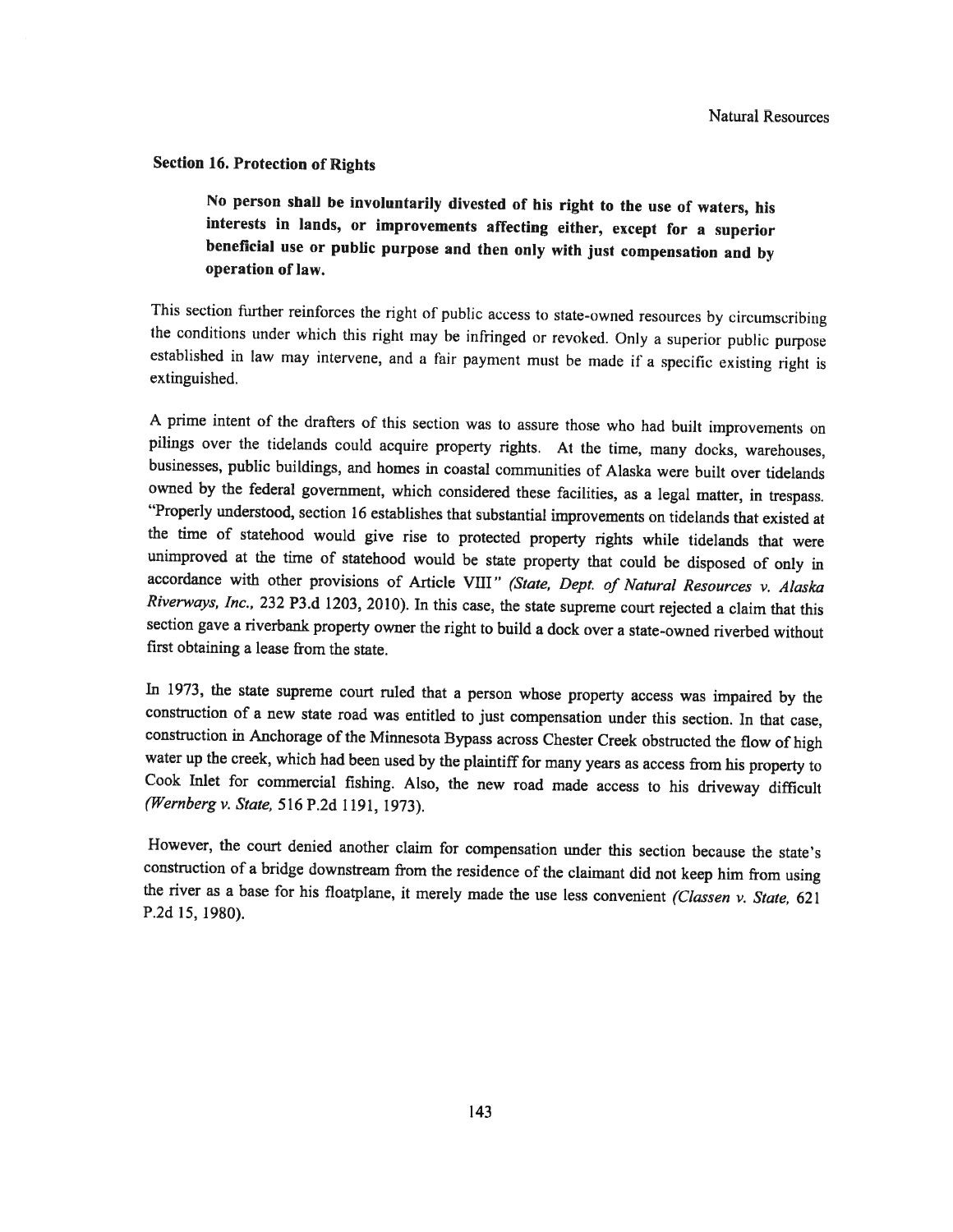### Section 17. Uniform Application

# Laws and regulations governing the use or disposal of natural resources shall apply equally to all persons similarly situated with reference to the subject matter and purpose to he served by the law or regulation.

This section is an "equal protection of the laws" provision (see Article I, Section 1) that pertains specifically to natural resource management. It is one of three "equal access" clauses of Article VIII (see discussion of Section 3). Resource laws and regulations must apply equally to all people who are "similarly situated." Fishermen who claimed unequal treatment by a fishing regulation that granted a smaller allocation of fish to their district than to neighboring districts were told by the court that the districts were not "similarly situated" with respect to fish spawning patterns and historical catch levels and participation in the fishery. As a result, the court said the fishermen did not have a valid complaint under this section (Gilbert v. Department of Fish and Game, 803 P.2d 391, 1991).

## Section 18. Private Ways of Necessity

# Proceedings in eminent domain may be undertaken for private ways of necessity to permit essential access for extraction or utilization of resources. Just compensation shall be made for property taken or for resultant damages to other property rights.

The state may use its power of eminent domain (forcing people to sell their property for the benefit of <sup>a</sup> larger public purpose) for <sup>a</sup> project that is privately owned, such as an oil <sup>p</sup>ipeline or <sup>a</sup> road to <sup>a</sup> significant mining development. However, the owner must receive fair compensation for the property that is taken. (See also Article I, Section 18.)

The commentary that accompanied the draft of this section explained the intent of the constitutional convention's resources committee.

This provision was borrowed from the Wyoming Constitution and modified to meet Alaskan conditions. The Wyoming provision states, "Private property shall not be taken for private use unless by consent of the owner, except for private ways of necessity, and for reservoirs, drains, flumes, or ditches on or across the lands of others for agricultural, mining, domestic or sanitary purposes, nor in any case without due compensation." In that arid state this provision was developed to assure access to water supply even though it might be necessary for <sup>a</sup> private person to secure easement across adjoining private lands. Since the adoption of the Wyoming Constitution, <sup>a</sup> number of western states have included <sup>a</sup> similar provision in their constitutions. Since the problem of essential access in Alaska is not limited to water